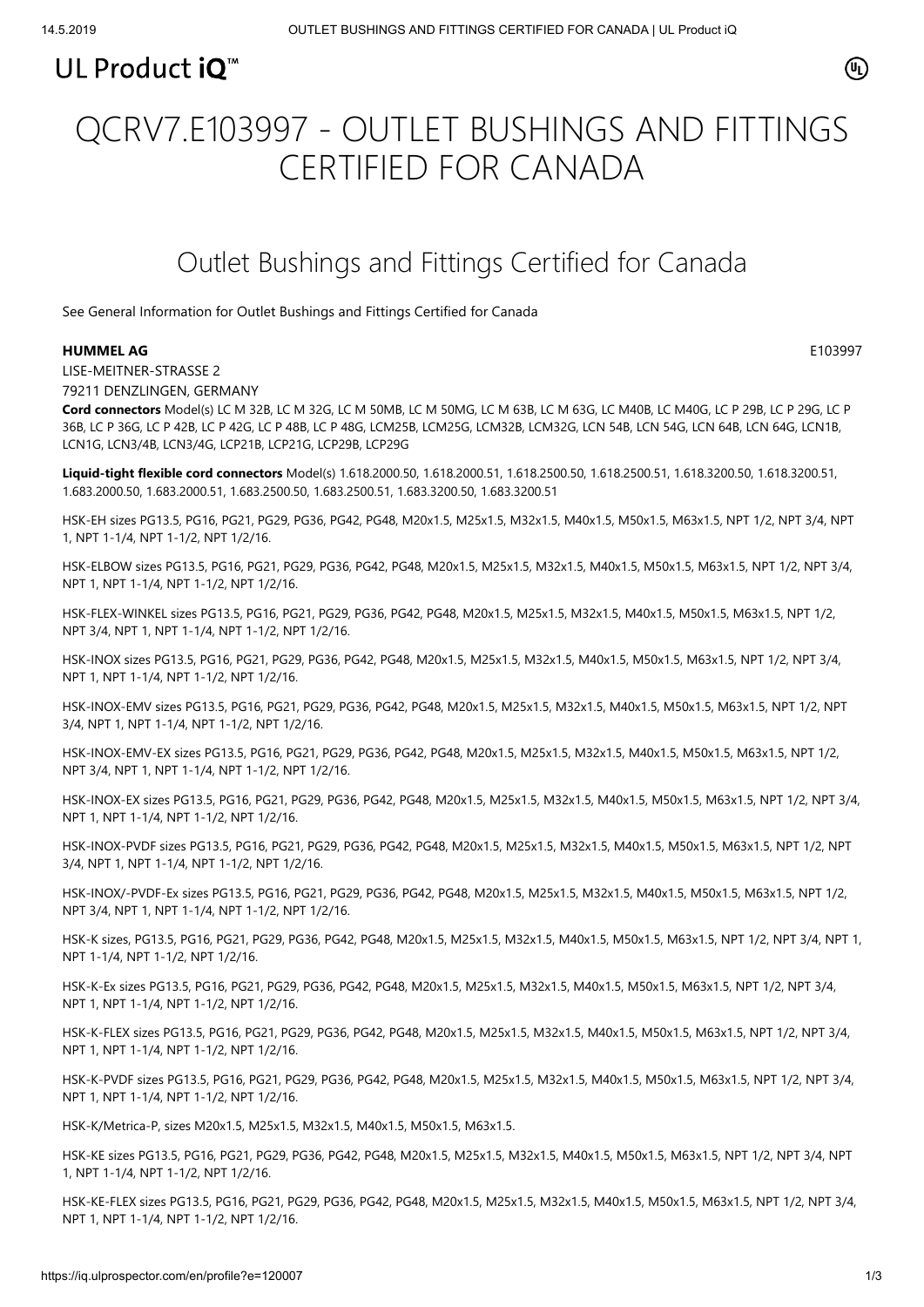HSK-KR sizes PG13.5, PG16, PG21, PG29, PG36, PG42, PG48, M20x1.5, M25x1.5, M32x1.5, M40x1.5, M50x1.5, M63x1.5, NPT 1/2, NPT 3/4, NPT 1, NPT 1-1/4, NPT 1-1/2, NPT 1/2/16.

HSK-KR-FLEX sizes PG13.5, PG16, PG21, PG29, PG36, PG42, PG48, M20x1.5, M25x1.5, M32x1.5, M40x1.5, M50x1.5, M63x1.5, NPT 1/2, NPT 3/4, NPT 1, NPT 1-1/4, NPT 1-1/2, NPT 1/2/16.

HSK-M sizes PG13.5, PG16, PG21, PG29, PG36, PG42, PG48, M20x1.5, M25x1.5, M32x1.5, M40x1.5, M50x1.5, M63x1.5, NPT 1/2, NPT 3/4, NPT 1, NPT 1-1/4, NPT 1-1/2, NPT 1/2/16.

HSK-M, HSK-MZ, HSK-MZ-EMV, HSK-M-EX, HSK-MZ-EX, HSK-INOX, HSK-INOX-EX, HSK-M-EMV, HSK-M-PVDF, HSK-M-PVDF-EMV, HSK-M-EMV-D, HSK-M-FLEX, HSK-M-FLEX-EMV, HSK-M/-PVDF-Ex, HSK-MZ/-PVDF-Ex, HSK-INOX/-PVDF-Ex; Sizes PG13, PG13.5, PG16, PG21, PG29, PG36, PG42, PG48, M20x1.5, M25x1.5, M32x1.5, M40x1.5, M50x1.5, M63x1.5, NPT 1/2, NPT 3/4, NPT 1, NPT 1-1/4, NPT 1-1/2, NPT 1/2/16.

HSK-M-EMV sizes PG13.5, PG16, PG21, PG29, PG36, PG42, PG48, M20x1.5, M25x1.5, M32x1.5, M40x1.5, M50x1.5, M63x1.5, NPT 1/2, NPT 3/4, NPT 1, NPT 1-1/4, NPT 1-1/2, NPT 1/2/16.

HSK-M-EMV-D sizes PG13.5, PG16, PG21, PG29, PG36, PG42, PG48, M20x1.5, M25x1.5, M32x1.5, M40x1.5, M50x1.5, M63x1.5, NPT 1/2, NPT 3/4, NPT 1, NPT 1-1/4, NPT 1-1/2, NPT 1/2/16.

HSK-M-EMV-EX sizes PG13.5, PG16, PG21, PG29, PG36, PG42, PG48, M20x1.5, M25x1.5, M32x1.5, M40x1.5, M50x1.5, M63x1.5, NPT 1/2, NPT 3/4, NPT 1, NPT 1-1/4, NPT 1-1/2, NPT 1/2/16.

HSK-M-EX sizes PG13.5, PG16, PG21, PG29, PG36, PG42, PG48, M20x1.5, M25x1.5, M32x1.5, M40x1.5, M50x1.5, M63x1.5, NPT 1/2, NPT 3/4, NPT 1, NPT 1-1/4, NPT 1-1/2, NPT 1/2/16.

HSK-M-FLEX sizes PG13.5, PG16, PG21, PG29, PG36, PG42, PG48, M20x1.5, M25x1.5, M32x1.5, M40x1.5, M50x1.5, M63x1.5, NPT 1/2, NPT 3/4, NPT 1, NPT 1-1/4, NPT 1-1/2, NPT 1/2/16.

HSK-M-FLEX-EMV sizes PG13.5, PG16, PG21, PG29, PG36, PG42, PG48, M20x1.5, M25x1.5, M32x1.5, M40x1.5, M50x1.5, M63x1.5, NPT 1/2, NPT 3/4, NPT 1, NPT 1-1/4, NPT 1-1/2, NPT 1/2/16.

HSK-M-PVDF sizes PG13.5, PG16, PG21, PG29, PG36, PG42, PG48, M20x1.5, M25x1.5, M32x1.5, M40x1.5, M50x1.5, M63x1.5, NPT 1/2, NPT 3/4, NPT 1, NPT 1-1/4, NPT 1-1/2, NPT 1/2/16.

HSK-M-PVDF-EMV sizes PG13.5, PG16, PG21, PG29, PG36, PG42, PG48, M20x1.5, M25x1.5, M32x1.5, M40x1.5, M50x1.5, M63x1.5, NPT 1/2, NPT 3/4, NPT 1, NPT 1-1/4, NPT 1-1/2, NPT 1/2/16.

HSK-M-PVDF-EMV-EX sizes PG13.5, PG16, PG21, PG29, PG36, PG42, PG48, M20x1.5, M25x1.5, M32x1.5, M40x1.5, M50x1.5, M63x1.5, NPT 1/2, NPT 3/4, NPT 1, NPT 1-1/4, NPT 1-1/2, NPT 1/2/16.

HSK-M/-PVDF-Ex sizes PG13.5, PG16, PG21, PG29, PG36, PG42, PG48, M20x1.5, M25x1.5, M32x1.5, M40x1.5, M50x1.5, M63x1.5, NPT 1/2, NPT 3/4, NPT 1, NPT 1-1/4, NPT 1-1/2, NPT 1/2/16.

HSK-MZ sizes PG13.5, PG16, PG21, PG29, PG36, PG42, PG48, M20x1.5, M25x1.5, M32x1.5, M40x1.5, M50x1.5, M63x1.5, NPT 1/2, NPT 3/4, NPT 1, NPT 1-1/4, NPT 1-1/2, NPT 1/2/16.

HSK-MZ-EMV sizes PG13.5, PG16, PG21, PG29, PG36, PG42, PG48, M20x1.5, M25x1.5, M32x1.5, M40x1.5, M50x1.5, M63x1.5, NPT 1/2, NPT 3/4, NPT 1, NPT 1-1/4, NPT 1-1/2, NPT 1/2/16.

HSK-MZ-EMV-EX sizes PG13.5, PG16, PG21, PG29, PG36, PG42, PG48, M20x1.5, M25x1.5, M32x1.5, M40x1.5, M50x1.5, M63x1.5, NPT 1/2, NPT 3/4, NPT 1, NPT 1-1/4, NPT 1-1/2, NPT 1/2/16.

HSK-MZ-EX sizes PG13.5, PG16, PG21, PG29, PG36, PG42, PG48, M20x1.5, M25x1.5, M32x1.5, M40x1.5, M50x1.5, M63x1.5, NPT 1/2, NPT 3/4, NPT 1, NPT 1-1/4, NPT 1-1/2, NPT 1/2/16.

HSK-MZ/-PVDF-Ex sizes PG13.5, PG16, PG21, PG29, PG36, PG42, PG48, M20x1.5, M25x1.5, M32x1.5, M40x1.5, M50x1.5, M63x1.5, NPT 1/2, NPT 3/4, NPT 1, NPT 1-1/4, NPT 1-1/2, NPT 1/2/16.

HSK-WINKEL sizes PG13.5, PG16, PG21, PG29, PG36, PG42, PG48, M20x1.5, M25x1.5, M32x1.5, M40x1.5, M50x1.5, M63x1.5, NPT 1/2, NPT 3/4, NPT 1, NPT 1-1/4, NPT 1-1/2, NPT 1/2/16.

MLCM25, MLCM32, MLCM40, MLCM50, MLCM63

**Outlet Bushings and Fittings** Model(s) 1.740.2503.50, 1.740.2503.52, 1.740.3203.50, 1.740.3203.51

HSK-INOX-PVDF-EMV sizes PG13.5, PG16, PG21, PG29, PG36, PG42, PG48, M20x1.5, M25x1.5, M32x1.5, M40x1.5, M50x1.5, M63x1.5, NPT 1/2, NPT 3/4, NPT 1, NPT 1-1/4, NPT 1-1/2, NPT 1/2/16.

Trademark and/or Tradename:  $\blacksquare$  ( $\blacksquare$ )  $\mathcal{L}$  ( $\mathcal{L}$ )  $\mathcal{L}$ 

[Last Updated](javascript:openit() on 2017-05-22